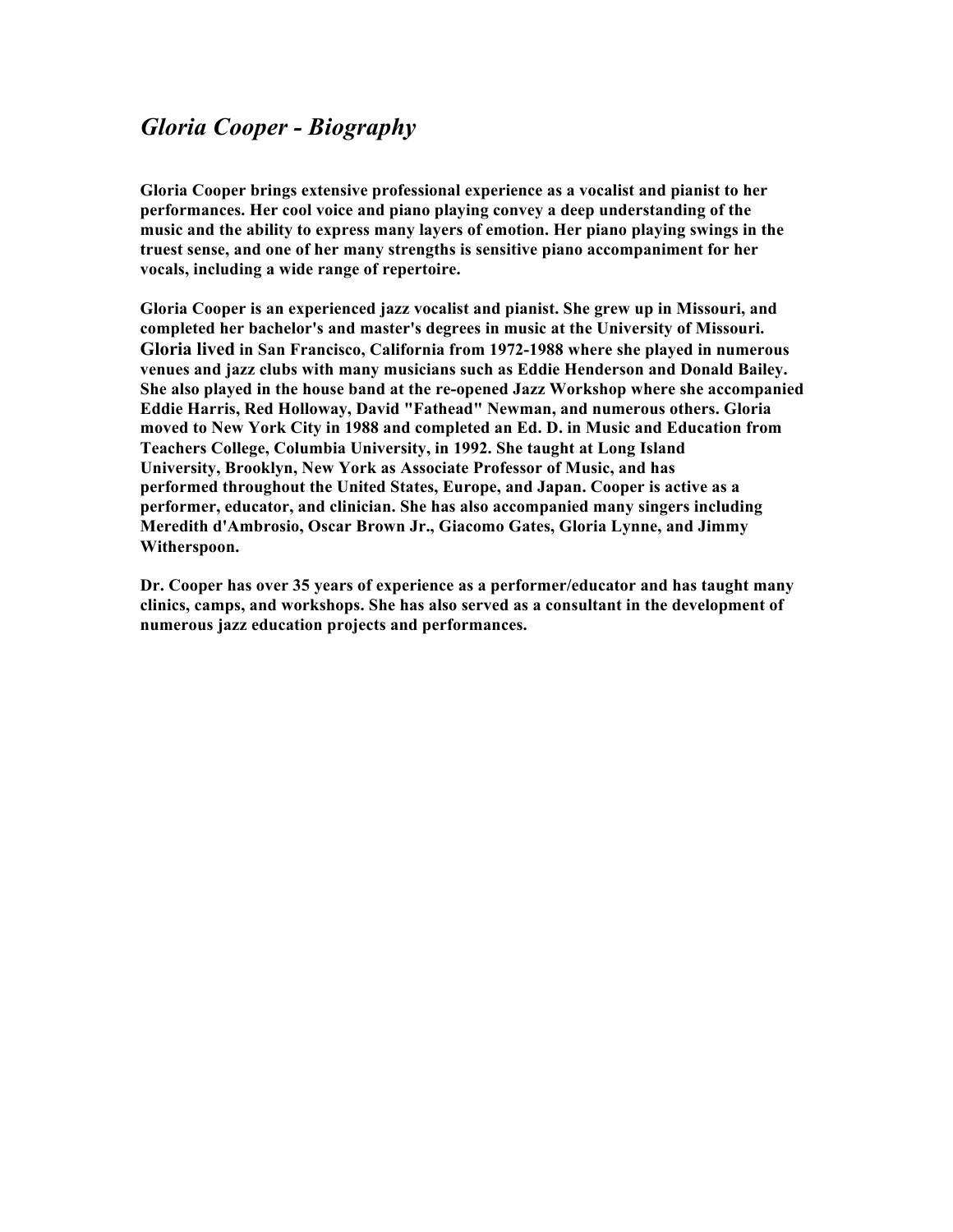#### *Gloria Cooper – Reviews*

#### **(For the album - Dedicated To You - Origin Records, 2005)**

*"Jazz vocalist/pianist, Gloria Cooper, adds a veteran's voice to the mainstream jazz idiom with her second release, Dedicated to You. In this collection of instrumental music written by jazz composers and musicians, Cooper includes a vocal rendering to the work of such greats as Hank Mobley, Renee Rosnes, and Tommy Turrentine, as well as standards from the pens of Harold Arlen and Johnny Mercer. The pianist has a post-bop style that reflects the voices of McCoy Tyner, Bill Evans, Gene Harris, and other greats, revealing the depth and extent of her grasp of the idiom. She lays down her performances in a simple but not simplistic manner, as with any top-drawer player she makes these challenging performances sound easy. Don't let it fool you, there's maturity in her performance that is technically sound and highly imaginative. There is something special about pianists who also sing, they have the ideal accompaniment in their own playing. Yet Cooper doesn't rely on that alone, rather, she's invited a cadre of skillful players to render these rich arrangements created by pianist Cooper and trumpeter Don Sickler (who also acts as Producer). Cooper's voice is clear, her articulation precise, and she has a penchant for long, lean lines that gracefully bind the arrangements together. Like the entire sound of the CD, Cooper creates space with her vocal delivery, creating a fluid and gentle mood. The two horn arrangements galvanize the full ensemble sound, which features the vocal lines written into the arrangements rather than a distinct vocal on top. Saxophonist, Wayne Escoffery, and trumpeter, Don Sickler, have a symbiosis that's hard to beat and add the sheen on this gleaming piece of work. Guitarist Freddie Bryant, who is clearly versed in the masters, offers a loose, gentle touch to the many contemporary Latin feels, and at times captures the soul of Neves and the heart of Pizzarelli and Ellis. Bassist Tim Givens is an empathetic player who supplies a solid bottom end with drummer, Vince Cherico. The whole is recorded, mixed and mastered by the best in the biz, Rudy Van Gelder, who once again creates a masterpiece of engineering with a warmth and presence.*

*The bulk of the recording has a Latin underpinning, with up-tempo swing and swing ballads rounding out the balance. In a similar fashion to Jon Hendrick's versions of Monk's work, many of the song titles have been changed to reflect the vocal addition. "Just a Little Boy" by Argentinian master Sergio Mihanovich, begins with piano/voice, illustrating the strength of a player supporting their own vocal. The ballad is further enhanced by the brilliant piano solo the artist delivers, and the golden horn of trumpeter, Sickler. "Garden in the Sand," written by Hank Mobley with lyrics by Bebe Herring, was originally entitled "Bossa De Luxe," and has a relaxed Latin ballad feel. The sole blues offering "Something Unusual" is one of the few swing ballad feels on the CD. The artist contributes one of her own compositions, co-written with Ira Gitler, "Reveling in the Beat," an up-tempo Latin with a playful melody and a great guitar solo. Trumpeter Tommy Turrentine's "Glo's Theme" becomes "Big Brown Eyes" with the addition of L. Aziza Miller's vocal, and offers a hard swinging feel with superb brushwork by drummer Cherico, who trades fours with bassist Givens. My personal favourite, "Without You," was written by Canadian pianist Renee Rosnes. Originally*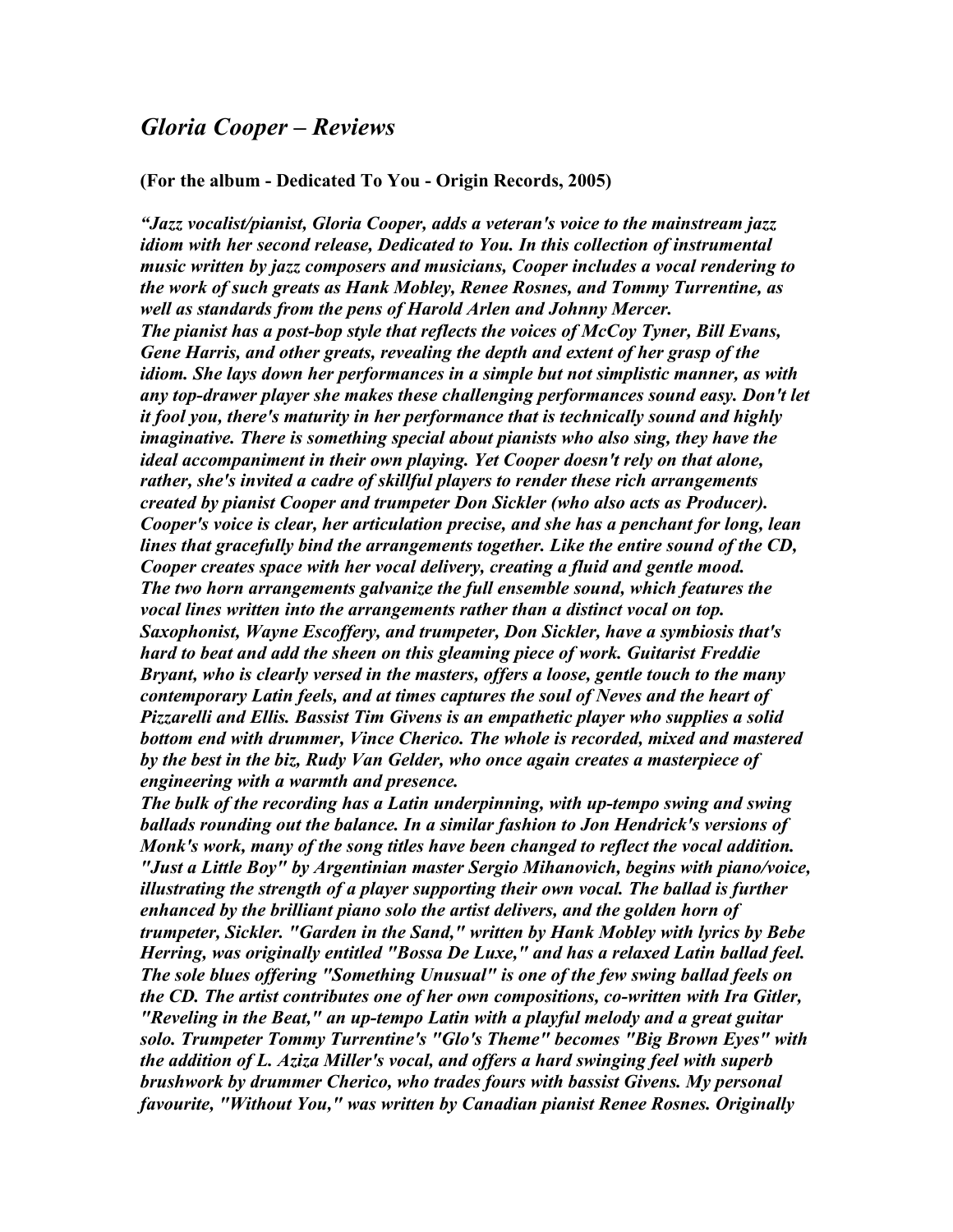*entitled "Malaga Moon," the composition receives the new title with the addition of lyrics by Shelly Brown, and is a sparse, sensitive read of this gorgeous composition. Saxophonist Escoffery contributes a standout tenor solo on this track. Dedicated to You is a first-rate recording in the mainstream jazz idiom, and will inspire you to put your feet up, close your eyes, and drift into a sea of soft Latin grooves created by the gifted Gloria Cooper. Recommended." By Cindy McLeod Jazzreview.com*

*"This is a very pleasing offering that came as a result of Gloria Cooper's editing of the Second Floor Music publication Sing Jazz! Many of the songs covered in the publication she was not familiar with, prompting her to record a new CD featuring some of this material. A large number of these songs started out their lives as instrumentals with lyrics added much later. Because of this, it seems quite appropriate that Cooper's voice is treated as an instrument, rather than with an out-in-front-of-the band vocal approach. Since her voice has a soft quality, this is a successful formula, Rudy Van Gelder's engineering talents capturing it to perfections. Instrumentally, the personnel consists of Cooper (piano), Don Sickler (trumpet/flugelhorn), Wayne Escoffery (tenor and soprano saxophones), Feddie Bryant (guitar), Tim Givens (bass), and Vince Cherico (drums). Sickler handled all the arrangements with the exception of "Dedicated To You" and "Come Rain Or Come Shine" which were done by Cooper. Cooper's one original is "Reveling In The Beat" with lyrics by jazz journalist Ira Gitler. This is a track on which Bryant's guitar work shines. The tunes all have a fine ensemble feel with good solos. Cooper's piano work is of the "less is more" school and is very tasty throughout but it is her voice that makes the chosen material." Marcia Hillman All About Jazz/New York*

*"A fairly straight singer with a warm but cool voice, Gloria Cooper at times hints at Maxine Sullivan and Shirley Horn. The program on Dedicated to You is filled with superior obscurities taken from Don Sickler's Second Floor Music publications -Sing Jazz and -Sing More Jazz. Many of the songs, written by jazz musicians, received their recording debut (particularly as vocals) on this set, including numbers by John Oddo, Hank Mobley, Jon Burr, Renee Rosnes, and the late James Williams. Cooper does a fine job of adding warmth to the lyrics, also playing piano in the backup group, which on some numbers is a full sextet featuring excellent trumpet solos from Sickler. Dedicated to You, which only includes two standards among the dozen songs, shows that some fine new originals were written by jazz musicians in recent times, even if most remain unknown to the general public. Singers in need of fresh material are particularly recommended to explore this outing." Scott Yanow All Music Guide*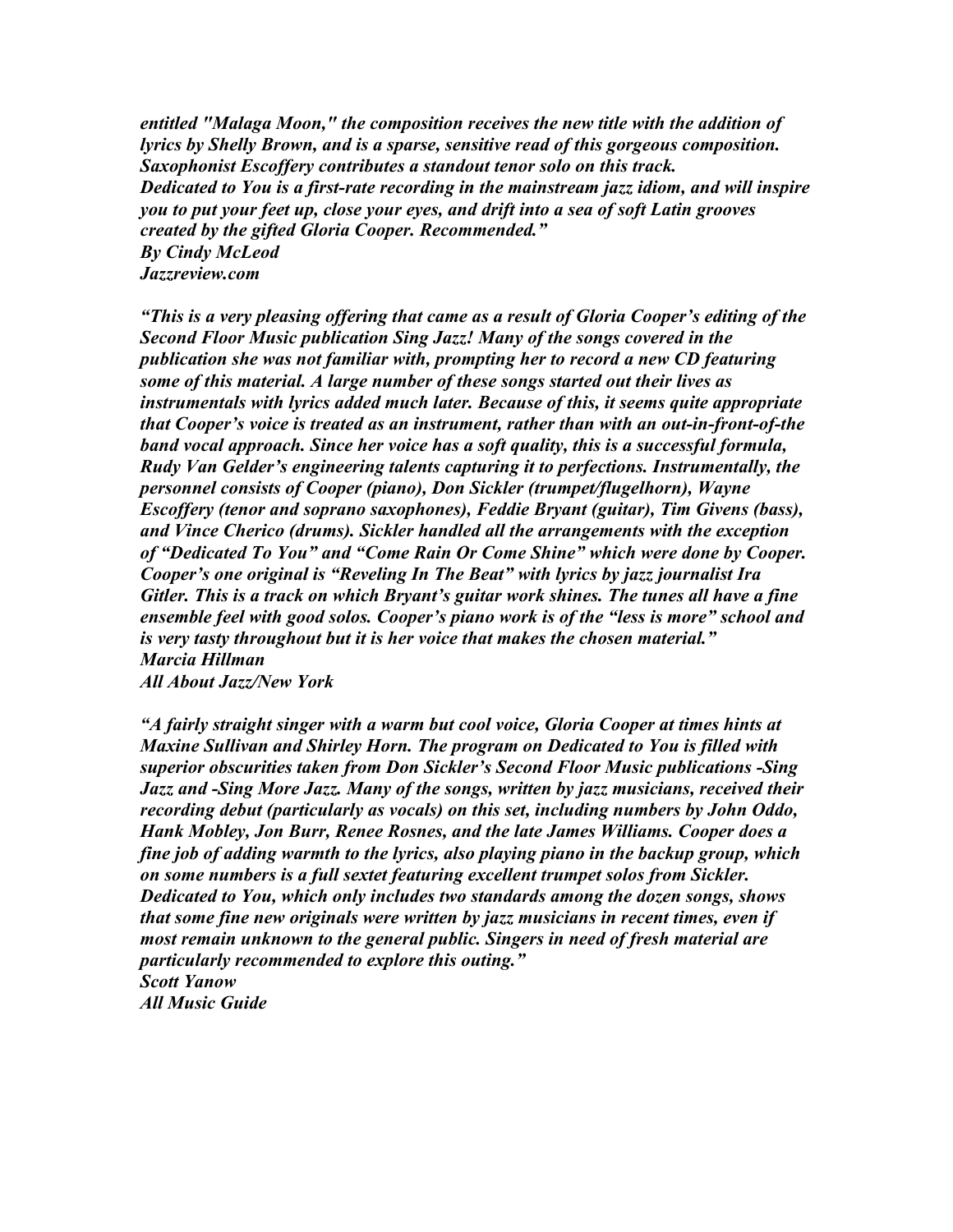**(For the album – "Day By Day" – GAC Music, 2001)**

*"Gloria Cooper has earned the distinction to be called "Dr." with the higher degree from New York's Columbia University. She is Assistant Professor of Music at Long Island University. As she demonstrates in this her debut album, Cooper needn't rely solely on textbook theory in the classroom. Her students can have on-the-job training by watching Cooper at the piano showing them how to make jazz." Dave Nathan All Music Guide*

*"At the keyboard she displays excellent technique, a masterful touch, flawless time and a comprehensive post-bop vocabulary that embodies sources from Gene Harris and McCoy Tyner to Bill Evans, Chick Corea, and Cyrus Chestnut." Jack Bowers All About Jazz*

*"Day By Day" has character in the expressions of a cool jazz singer who accompanies herself. Cooper can play with a band and be a leader. In an area of music performance (the singer/pianist) where the truly talented are few and far between, Gloria Cooper is a standout." Lucy Galliher Jazz Now*

*"Gloria does double duty on her debut as a leader with warm vocals plus swinging piano. She adds Yoron Israel (d) and Ron McClure (b) along with nice accents from Eddie Henderson's cool muted trumpet. The songs are popular standards and jazz classics coming together to form an easygoing program that is very inviting." O's Place Newsletter*

*"There are 3 of Sammy Cahn's most impressive lyrics here. "I Fall In Love Too Easily" (Styne) rings with exciting vocal inspiration. It's sung as a lament with an ear shattering purity. "I'll Never Stop Loving You" (Brodszky) remains one of some lover's tender anthems gone unrecorded for so long. Gloria delves deeply here making her version classic vocal artistry." Dan Singer*

*In Tune International Magazine*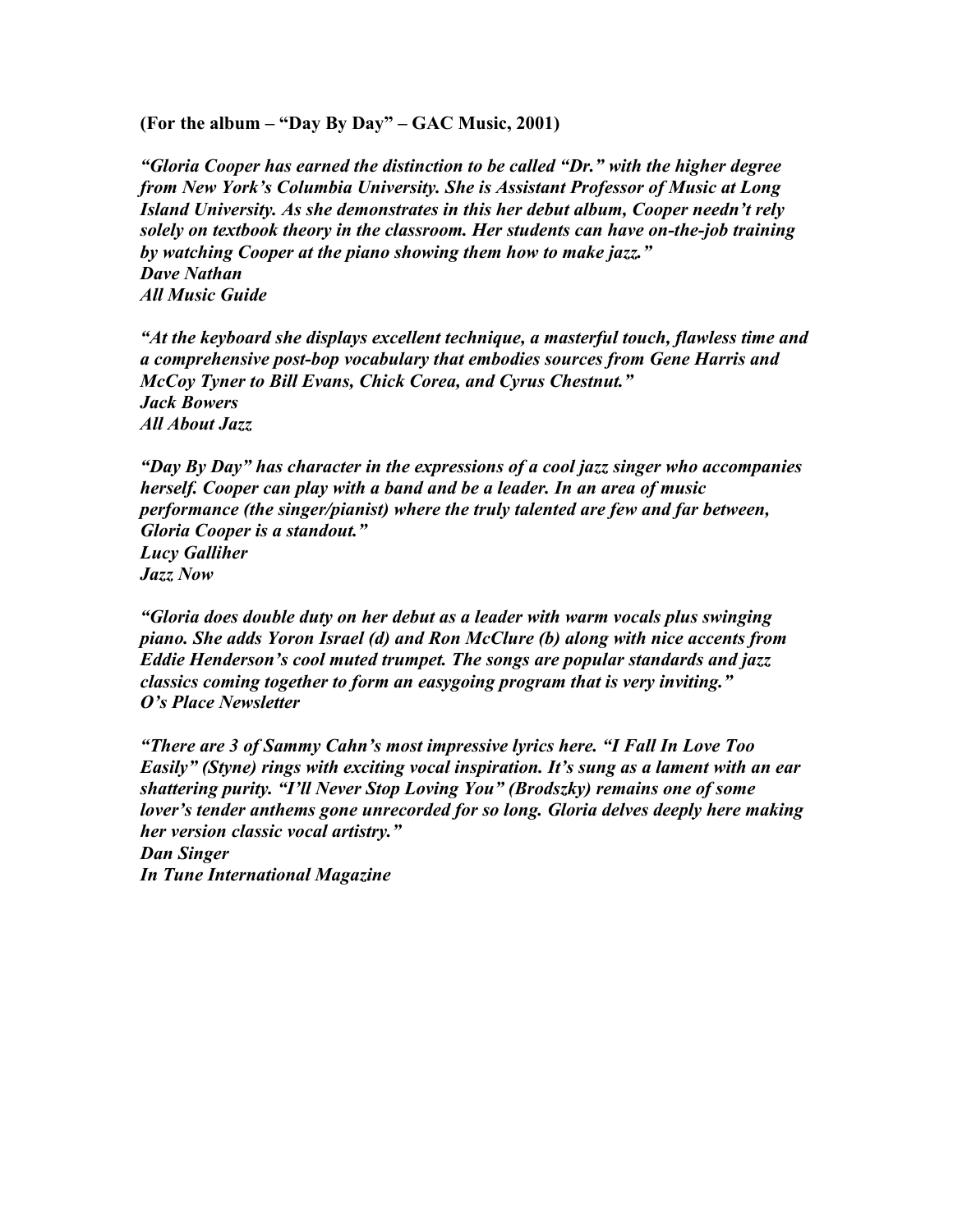### *Quotes*

*"Gloria Cooper provides a delicate phrasing and pacing not heard since another musician, Chet Baker, especially on the title tune. For Gloria Cooper is an original, a jazz musician's jazz singer. Don Sickler produced this wonderful CD and recorded with the capable hands of Rudy Van Gelder. When you hear "Seabreeze" and "Something Unusual" with Gloria's lifting gentle lyrics and Don Sickler's sinuous flugelhorn, you'll be back in a 'Baby Breeze' state of mind."*

**Dick Crockett Still Another Jazz Show "The Voice" 88.7fm Sacramento, Ca**

*"Not only is Cooper's singing of these assorted tunes expressive, but her pianism sets off her intimate knowledge of the material."* **Dave Nathan All About Jazz**

*"A haunting vocalist/pianist! You can call it smooth or cool but it fits the spectrum of class."* **WLNZ – Lansing, MI – Jim Stone's Big Band Swing**

*"Excellent. Gloria sings beautifully, plays nicely, swings, and has great sidemen. A very enjoyable recording."* **KCME – Colorado Springs, Colorado**

*"Veteran trumpeter Eddie Henderson, Ron McClure's bass and Yoron Israel on drums in combination with Cooper's piano would have made this album a candidate for one of 2001's best instrumental sessions. The consummate vocalizing moves it to the top 10 list."* **Dave Nathan All About Jazz**

*"Gloria's voice is warm, wonderful, and articulate. She moves gently from ballads to swing, and her piano accompaniment is flawless. Her musicianship speaks of much experience. Bravo!"* **Anne-Marie Moss Jazz Vocalist**

*"Gloria's excellent musicianship is always evident. It's a pleasure to listen to this sensitive vocalist accompanied by a strong and sensitive pianist (as she is here, by herself). It was a joy to work with her on this project, and I'm hopeful I'll work with her many times in the future."* **Don Sickler Producer**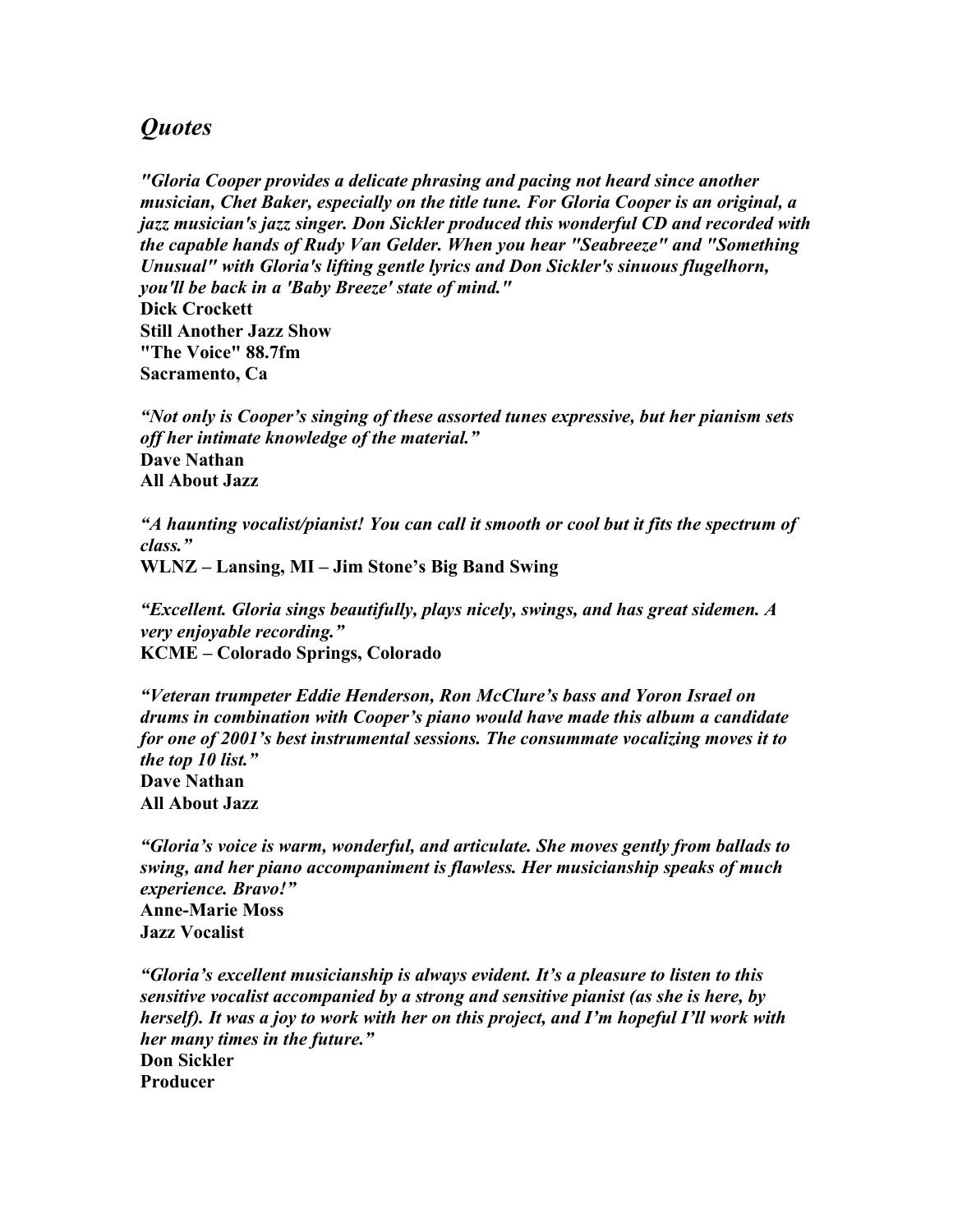*"Day By Day" the inaugural CD by Gloria Cooper, is a "must have" for any jazz library. Not only is she a superb song stylist, but her piano work "swings" as hard as anyone. The sensitive dialogue between Gloria and trumpeter Eddie Henderson on Sammy Cahn/Jule Styne's "I Fall In Love Too Easily" is reminiscent of a Bill Evans/Miles Davis conversation and alone is worth the price of the CD. Yoron Israel provides solid drum work and the solo work of bassist Ron McClure is magnificent. A great collection! More please!"* **Jim Widner The Jim Widner Big Band**